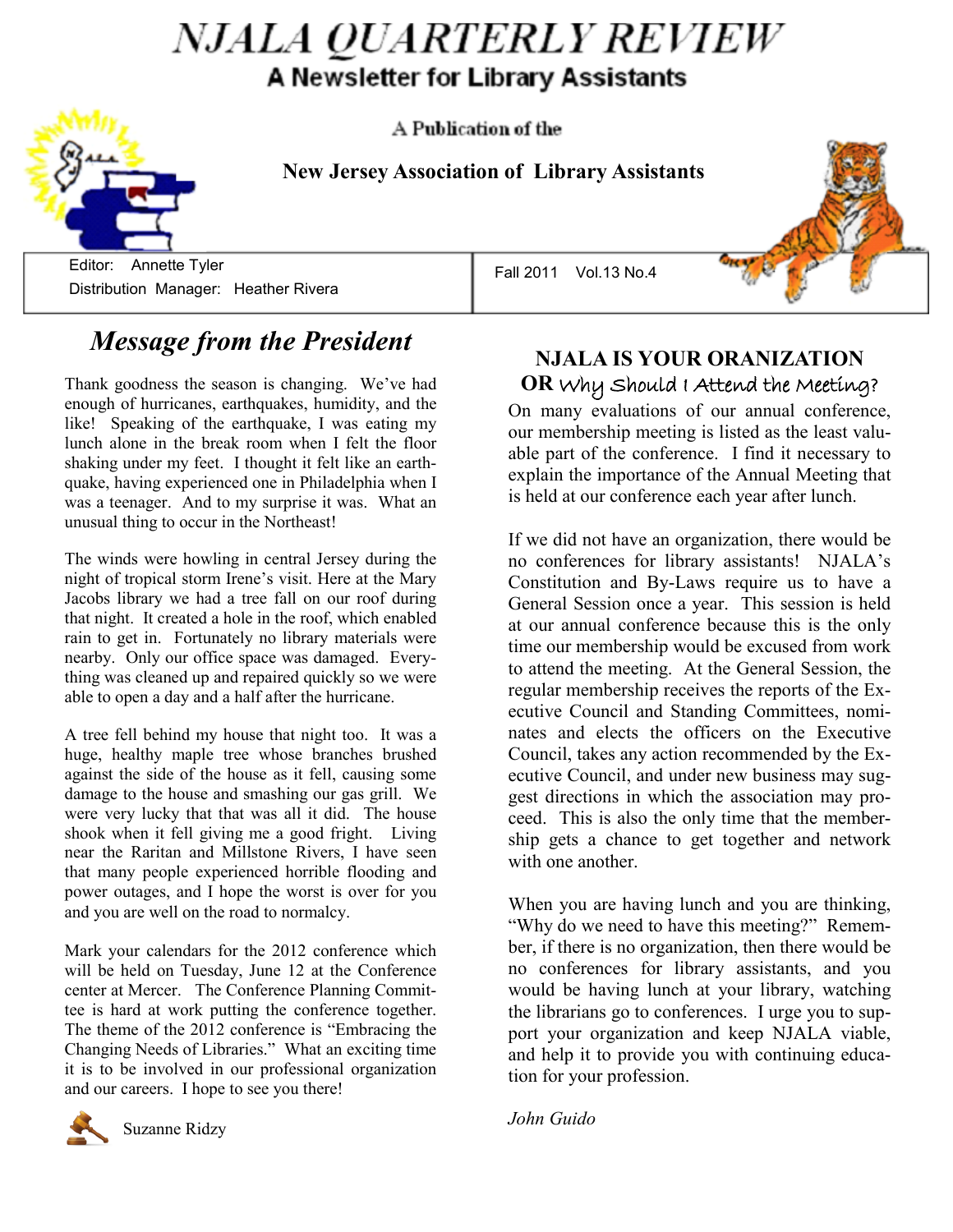#### **Connections**

This is a continuation of the report on the Tabletop Surveys, created and compiled by Marie Krosnick, for the last NJALA conference. Thanks to those of you who participated. While reading and using these suggestions you might come up with more of your own to share with us. Your newsletter editor is always looking for ways to connect, network, and cooperate with other library employees . Let her know what good ideas you come up with, and they may be printed in the next issue! Or they could be a feature on our website.

The **PINK** cards covered little things that can make a difference. Why didn't I think about that! What simple ideas or great ideas have shown up at your work place? What Ideas have sparked the public interest or attention / made daily jobs easier/ saved some money/ used creative recycling of materials...

If you are collaborating on a document or a project DON'T keep e-mailing multiple copies and drafts – use a free cloud – storage service like GOOGLE DOCS or DROPBOX to give everyone access to a single copy – No More Version Confusion!

The book discussions and author talks in the reading room of our library have really drawn in the public. These activities have been a big plus.

FOOD FOR FUNDS ….. During National Library Week our library offers customers fine reduction (Max. \$10) for 2 non-perishable items, which we donate to community food bank.

If a patron doesn't show up with their library card, they must present a photo ID. This prevents abuse of library cards.

We keep a list of next month's Best Sellers at the desk so people can place holds in advance. Patrons love this!

We unblocked the inside book drop (after 25 years), so material is not lost.

We are now enjoying a multitude of activities



which are free for adults – Spanish & French Classes, Zumba, Yoga, sea glass jewelry making, basket weaving… just to name a few.

We increased the number of DVDs/Videos that patrons may borrow at one time**.** 

We have many programs for children and adults. We have afternoon movies and play the newest one on Tuesday nights. People seem to enjoy what we have.

We need to try more online outreach – Facebook, twitter – to get the community more involved in the library. Community outreach is key!

#### We use scrap paper for/from patrons and have several strategically placed receptacles for cans, bottles, paper, etc.

You know how people come up to the Reference Desk, hesitantly, saying, "I hate to bother you……" Put up a sign at the desk saying, "PLEASE DISTURB!"

We hung a clothesline behind the children's circulation desk and have gotten only positive responses as well as finding the owners of our lost and found items. We wish we could figure out good idea for adult stuff.

We have many branches in our system. While helping at one of them, I noticed that they labeled the edge of the counter with the branch names to coincide with the bags of books being sent to each of them. It sure made it easier for someone filling in.

We cut up recycled paper into scratch pads by rubber-banding a stack and gluing one side.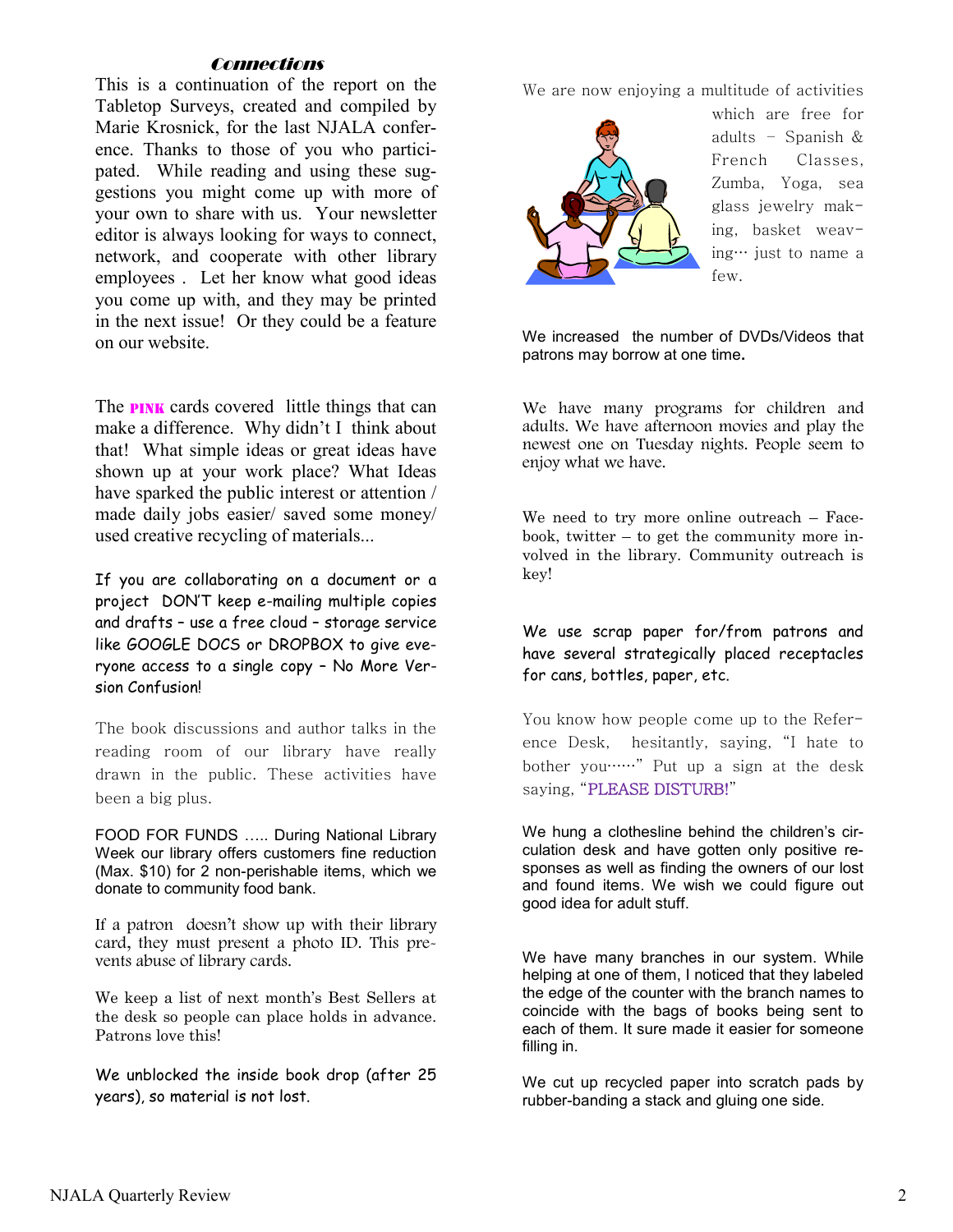**ORANGE** cards – What's bugging you? %!  $x^*%$ \$#@!!!.....: What topics/work concerns would you like to discuss/share/fix/vent? What would be the best format: conference session, Facebook, e-mail, website, seminar, power lunch, blog? NEWSLETTER?

I would like to cover how to provide services in tough budgeting times. What should the priorities be?

How about having a fundraiser to keep libraries open—a fundraiser that the community and patrons can participate in.

I would like to "share." Best format would be the website.

"We are underappreciated by the library professionals, and we are very underpaid. What can we do?"

At times it seems we are understaffed. I also think there should be a limit on holds, especially shelf items. The best format is the website.

We should all be doing an equal amount of work. And, helping out more by answering phones. The website would be the best.

My concern is criticism from local officials, who aren't library patrons and who know nothing about how the library works.

We only hear the negative from the Librarian and not the positive, and we do really good customer service.

Sometimes it seems we are afraid of social networking (Twitter/Facebook), because of the stigma attached to it and the theory that it does not complement academia. But I say, "Where the students are we go!"

I feel there is a need to be more involved with the community—whether it's opening the conference/program rooms for book clubs, creating and updating an active Facebook page, or partnering with the schools. We need the library to be where people love to go-not where they don't feel welcome. I vote for a seminar/power lunch.

Ed. note: There are some really good suggestions here. Who's going to institute them? Who wants to get involved and contribute to the website or the newsletter? Who will set up a Facebook or Twitter account? Who's willing to discuss these procedures with the NJALA Executive Council? I've been the newsletter editor for many years and have frequently resorted to begging NJALA members to send me articles. Where are the contributors? Over the years there have been very interesting, thoughtful articles about our members and their libraries, but I've got to say: they are too few and far between. This is a great start; now someone has to run with it!

Annette Tyler NJALA Quarterly Review Editor



## A Free Day A Free Conference

At the September meeting of the Conference Planning Committee there was a drawing to see who would win free registration for the 2012 conference. Nadirah Raheem of the East Orange Public Library is the lucky winner.



2012 Conference Co-Chairs are:

Connie Reese creese@theoceancountylibrary.org

& Deborah Blackwell

dblackwell@theoceancountylibrary.org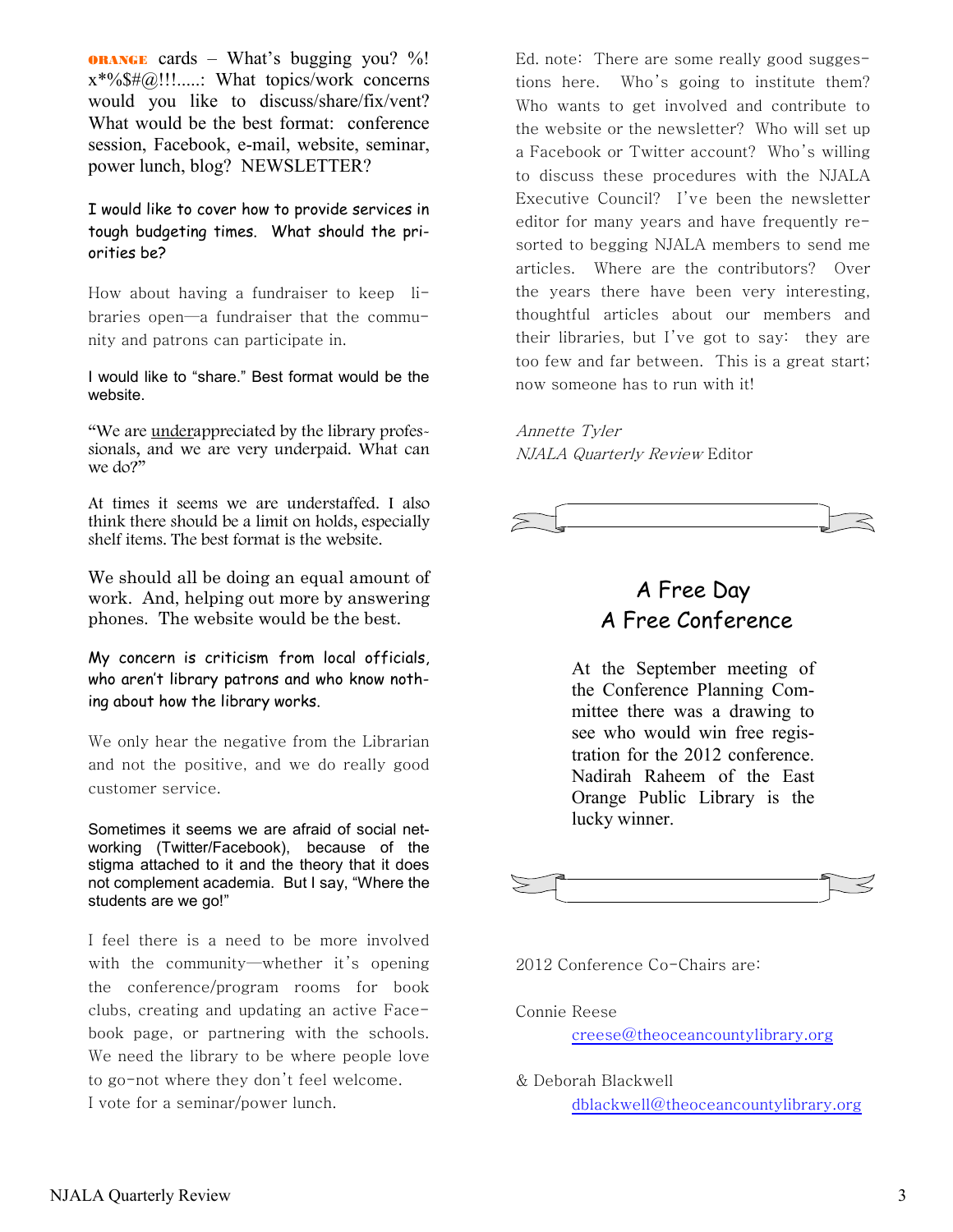### **Oh What a Beautiful Day**

The 25th annual conference was held on a beautiful day in a beautiful new setting, including outdoor dining. A number of attendees filled out the conference evaluation form to let us know what they thought was of the most interest and the most valuable part of the conference.

The following is a sampling of the comments from conference goers.

Most people learned about the conference through their library, supervisor, membership, previously attended, co-worker, mail, newsletter, and e-mail.

The keynote speaker, Nancy Dowd, who is the Director of Marketing for the New Jersey State Library, was very well spoken, and the topic was awesome. The speech set the tone for the conference. This year year's keynote was very motivating; she was inspirational and validated the work of library assistants.

The most valuable classes were: public speaking, stress management, Microsoft Publisher, Book Café, Aiding Adult Literacy, I Love This Place.

The best reason to attend the conference: Continuing education, networking (with public library employees) with people from all over New Jersey, programs, conference brochure and program descriptions, listening to new ideas and learning new skills, encouragement, and the keynote speech.

If you have an idea for the conference or would like to expand an idea listed below, or if you know of a person who could present an interesting topic please contact the Co-Chairs. The following are some of the programs suggested for next year: book repair workshop, helping children learn, diversity, public speaking, customer service, children & youth programs, stress management, motivating teens, clean & clutter, "librarian attitudes," children's authors, current issues concerning New Jersey libraries, concerns over censorship, dealing with local government, developing an AV collection for your communication, publication, more advanced computer software, on-line resources, Outlook, how to use e-mail more effectively, Excel, managing workload, streamlining procedures, generation gap (changing technology), True Colors, Fish, software, how to start a book club, dealing with difficult coworkers, programs about animals, Google workshops, ready reference, e-readers, management, communication, social networking to promote libraries, how to dress for work.

 $\bullet$   $\bullet$   $\bullet$ 

The next NJALA Conference and Annual Meeting will be held at the Mercer County Community College on June 12, 2012. The theme of this day will be Embracing the Changing Needs of Libraries. Please join our planning meetings or volunteer to host

# Conference Planning Meeting Schedule October 13 Galloway Township Library November 18 TBA December 14 SCLS, Rocky Hill January 24 Bordentown Public Library February 28 Bernards Township Library March 23 OCL, Toms River April 19 TBA May 16 TBA June 7 Mercer County Community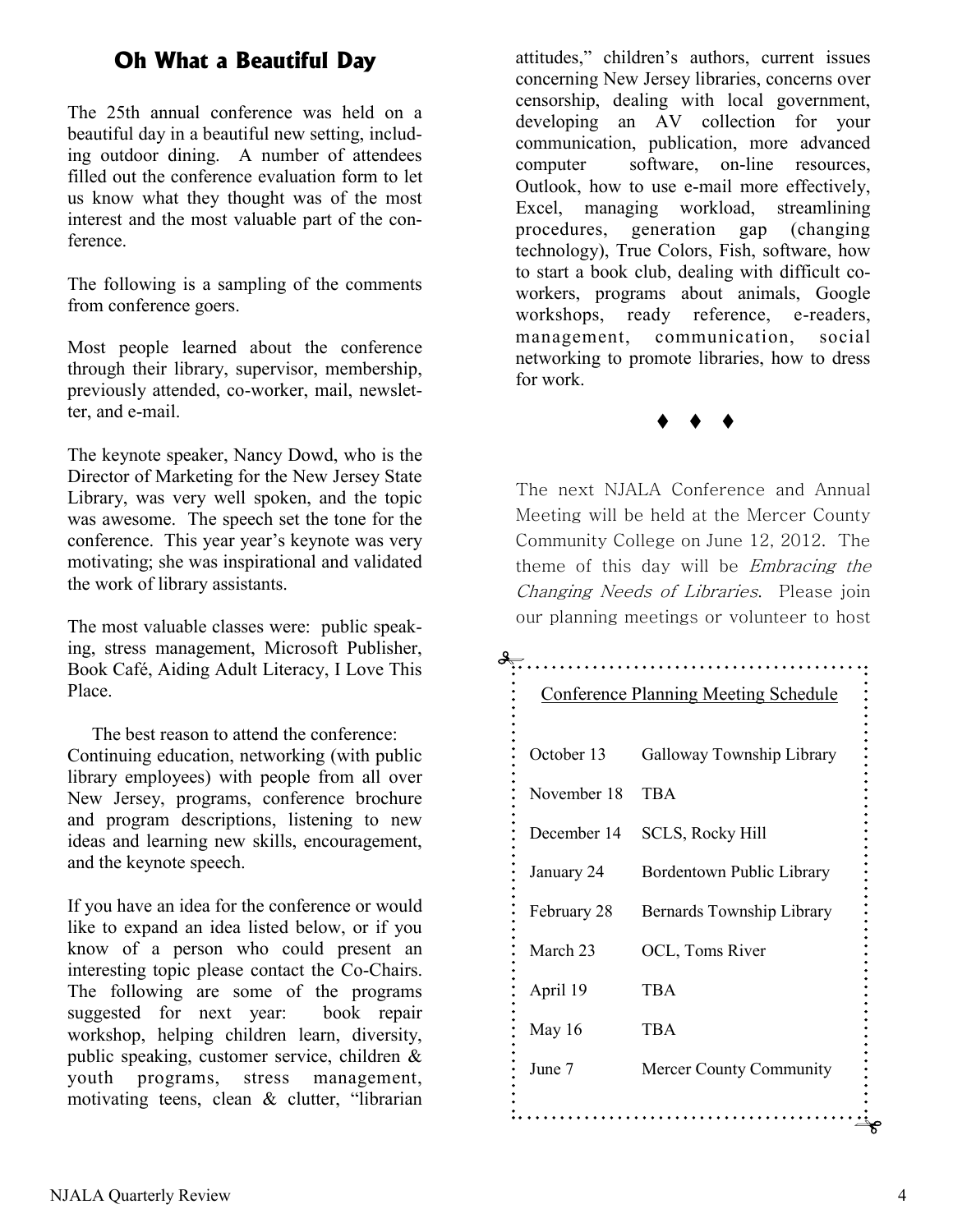*And Now a Word from our Liaison, Marilyn Jack-Brown*:



#### **A New Round of Library Support Staff Certification Registration Assistance Awards Offered by LSSIRT and Six States**

Trish Palluck, Chair of the Library Support Staff Interests Round Table (LSSIRT) recently announced that LSSIRT is offering another round of financial assistance to library support staff applying for certification in the American Library Association's Library Support Staff Certification (LSSC) Program. The LSSC Program offers library support staff the opportunity to achieve recognition for their existing skills and knowledge, to gain new skills and knowledge, and to enhance their library's service to the public.

Six states are also participating: **[The Colorado](http://www.clicweb.org/)  [Library Consortium](http://www.clicweb.org/)**, **[Idaho Commission for Li](http://libraries.idaho.gov/)[braries,](http://libraries.idaho.gov/) [State Library of Louisiana](http://www.state.lib.la.us/)**, **[Mississippi](http://www.mlc.lib.ms.us/)  [Library Commission](http://www.mlc.lib.ms.us/)**, **[Oregon State Library](http://www.oregon.gov/OSL/)**, **[Washington State Library](http://www.sos.wa.gov/library/)**, and the **[Wyoming](http://www-wsl.state.wy.us/)  [State Library](http://www-wsl.state.wy.us/)**.

The Library Support Staff Interest Round Table will be offering 50 Registration Assistance Awards this fall. These Awards are for \$175, one-half of the LSSC registration fee. Successful award recipients will pay the remainder of the fee. An application form to apply for the Registration Assistance Awards is available on the LSSIRT Website at **[www.ala.org/lssirt](http://www.ala.org/lssirt)**. The recipients of the Award will be chosen by a random drawing in late November.

**Applications will begin to be accepted on October 1 and will continue until November 15 at both the national and state level. You may apply at both the national and state level, however you may only receive one award.**

The state-level organizations have up to 10 Awards to distribute. To apply for an award from the participating states, please contact the participating state organization. Only library support staff living in that state are eligible to apply at the state level.

The LSSC Program is partially funded by a grant to the American Library Association (ALA) from the federal Institute for Museum and Library Services (IMLS), and managed by the ALA-Allied Professional Association.

**Library Support Staff Certification (LSSC)** provides a path to recognition and awareness of the critical role that library support staff play in the delivery of quality library service. To achieve certification, support staff must achieve six of ten competency sets either through development of an online portfolio or by taking approved courses. The competency sets are: Foundation of Library Service; Technology; Communication and Teamwork; Access Services; Adult Readers' Advisory Services; Cataloging and Classification; Collection Management; Reference and Information Services; Supervision and Management; and Youth Services.

Nancy Bolt, Co-Project Director of LSSC commented, "The LSSC Program is really pleased that LSSIRT is continuing the Registration Assistance Awards. Library Support Staff will receive the recognition that they deserve by participating in LSSC. We appreciate IMLS' support in recognizing the importance of qualified library support staff in providing excellent library service."

To be eligible to participate in LSSC and thus receive an Assistance Award, applicants must have a high school degree or its equivalent and have worked for the equivalent of one year (1820 hours) as a library staff member or volunteer within the last five years.

Detailed additional information on support staff certification is available on the LSSC website: **[www.ala-apa.org/lssc](http://www.ala-apa.org/lssc)**.

**Ian Lashbrook - [ilashbrook@ala.org](mailto:jmcgovern@ala.org) Research Associate American Library Association-Allied Professional Association 50 E Huron Street Chicago IL 60611-2795**